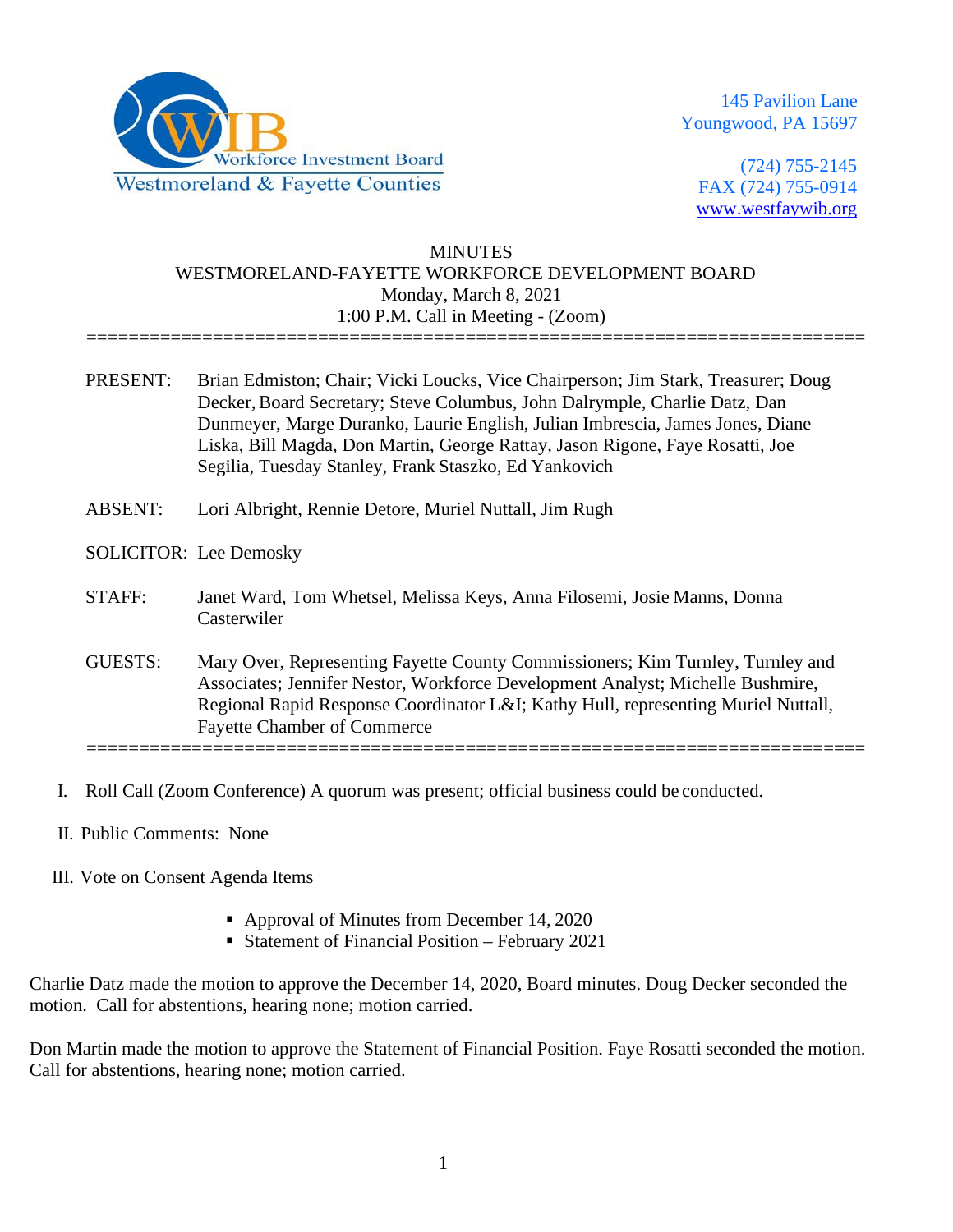# IV. Finance Committee Report – Jim Stark/Tom Whetsel

PY 2019 WIOA Funds Transfer and Deobligations

Recommendation: Prior to the end of the year June 30, 2021, Tom Whetsel stated that due to increased activity in Dislocated Worker there is a need to transfer an allowable portion of Adult Funds in the amount of \$238,000. At the present time there is \$88,000 left in Dislocated Worker until the end of the Fiscal Year, June 30, 2021.

Charlie Datz made the motion that \$238,000 be transferred from Adult to Dislocated Worker in the amount of \$238,000. Ed Yankovich seconded the motion. Call for abstentions; hearing none, motion carried.

> Recommendation: Deobligate \$317,000 of unspent Youth 2019 funds to the Commonwealth of Pennsylvania. These recouped monies will be let out by the state in the form of completive bids. The State will be sending 2020-2021 funds soon. This is state-wide that youth funds have been underspent.

Charlie Datz made the motion to deobligate \$317,000 of unspent Youth 2019 funds back to the Commonwealth. Joe Segilia seconded the motion. Call for abstentions; hearing none, motion carried.

■ Audit Report Year Ending June 30, 2020 – Kim Turnley CPA

Kim thanked the staff for their help with the audit ending June 30, 2020. Kim noted that for the first time this year a Reconciliation Report and a Net Position Statement were included. No other changes. There were no findings with TANF and TANF Earn programs. This report and Data Collection Form will be sent by the end March to the Bureau of Audits.

Margorie Duranko made the motion to approve the Audit Report Year Ending June 30, 2020. Faye Rosatti seconded the motion. Call for abstentions; hearing none, motion carried.

> Charlie Datz gave recognition to the staff for the hard work they accomplished helping with the audit.

- V. Executive Committee Brian Edmiston
	- Executive Committee January 22<sup>nd</sup> ratification

### ITA Policies for CDL Training (Review)

The Customer Service Committee recommended in October 2020 to pause funding/training for CDL training. The Committee wanted to insure that those getting training were getting placed. Seeing the placement had improved, the Committee recommended in January that CDL Training be reopened. In January 2021, the Committee received updated information and recommended to open up CDL to 100 participants through June 30, 2021.

#### New Contracts and/or Contract Extensions (Motion)

Youth Reentry Program - The Westmoreland-Fayette Workforce Development Board released an RFP for a Youth Re-Entry Program for Young Adults. After review of the RFP, it was recommendation the Private Industry Council (working with the Juvenile Justice System) be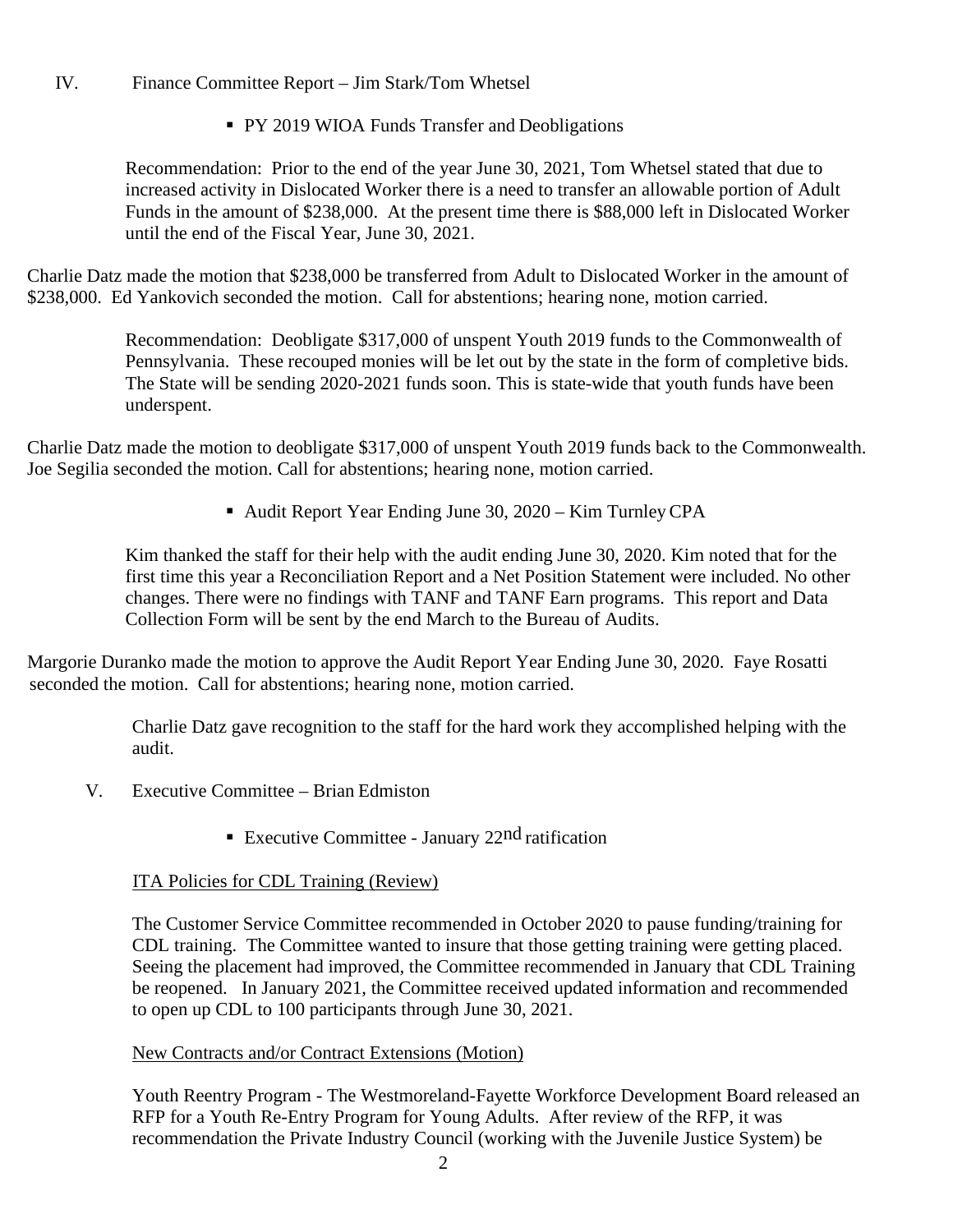awarded the contract at a cost of \$86,375,00 to provide mentoring services for 25 young adults in both Westmoreland/Fayette Counties, during the period of January 1, 2020 - December 31, 2021.

Charlie Datz made the motion to approve the Youth Re-Entry Program for Young Adults be awarded to the Private Industry Council in the amount of \$86,375,00. Dan Dunmeyer seconded the motion. Call for abstentions. Shujuane Martin abstained due to conflict of interest. Call for the motion; motion carried.

Business Education Partnership Grant

Due to funding received through the Department of Labor & Industry in the amount of \$100,000, the Youth Leadership program will continue with the Westmoreland Chamber of Commerce in the amount of \$22,500.00.

Tuesday Stanley made the motion for approval of funding the Westmoreland Chamber in the amount of \$22,500.00. Jim Stark seconded the motion. Call for abstentions; hearing none, motion carried.

> The Redstone Foundation will continue through June 30, 2021. This is a no cost extension with the amount of \$35,850 to be fully expended.

Joe Segilia made the motion to approve extending the contract for Redstone Foundation in the amount of \$35,850.00. Shujuane Martin seconded the motion. Call for abstentions; hearing none, motion passed.

### TANF Youth Career Readiness RFP – New Contracts

The Westmoreland-Fayette Workforce Development Board solicited proposals from qualified organizations for TANF Career Readiness Programs for Youth aged 12-22 in Westmoreland and Fayette Counties. The following proposals were recommended for approval:

Connellsville CTC to run an EMT Academy Training Camp at a cost of \$21,886.00.

Faye Rosatti made the motion to approve Connellsville CTC to run an EMT Academy Training Camp at a cost of \$21,886.00. Doug Decker seconded the motion. Call for abstentions; hearing none, motion carried.

> Intermediate Unit 1 to run two Pre-Apprenticeship & Digital Fabrication Summer Camps at a cost of \$66,158.12.

Dan Dunmeyer made the motion to approve the Intermediate Unit 1 to run two Pre-Apprenticeship & Digital Fabrication summer Camps at a cost of \$66,158.12. Joe Segilia seconded the motion. Call for abstentions. Don Martin abstained due to conflict of interest. Call for the motion, motion carried.

> National Tooling and Manufacturing Foundation (NTMF) & BotsIQ of SWPA to run 2 camps and a program at a cost of \$59,641.37.

Charlie Datz made the motion to approve the National Tooling and Manufacturing Foundation BotsIQ of SWPA at a cost of \$59,641.37. Shujuane Martin seconded the motion. Call for abstentions. John Dalrymple abstained due to conflict of interest. Call for the motion, motion passed.

> Private Industry Council to run 3-summer camps for Health Care, Manufacturing and Technology in both Westmoreland and Fayette County at a cost of \$44,023.00.

Ed Yankovich made the motion to approve the Private Industry Council summer camps in the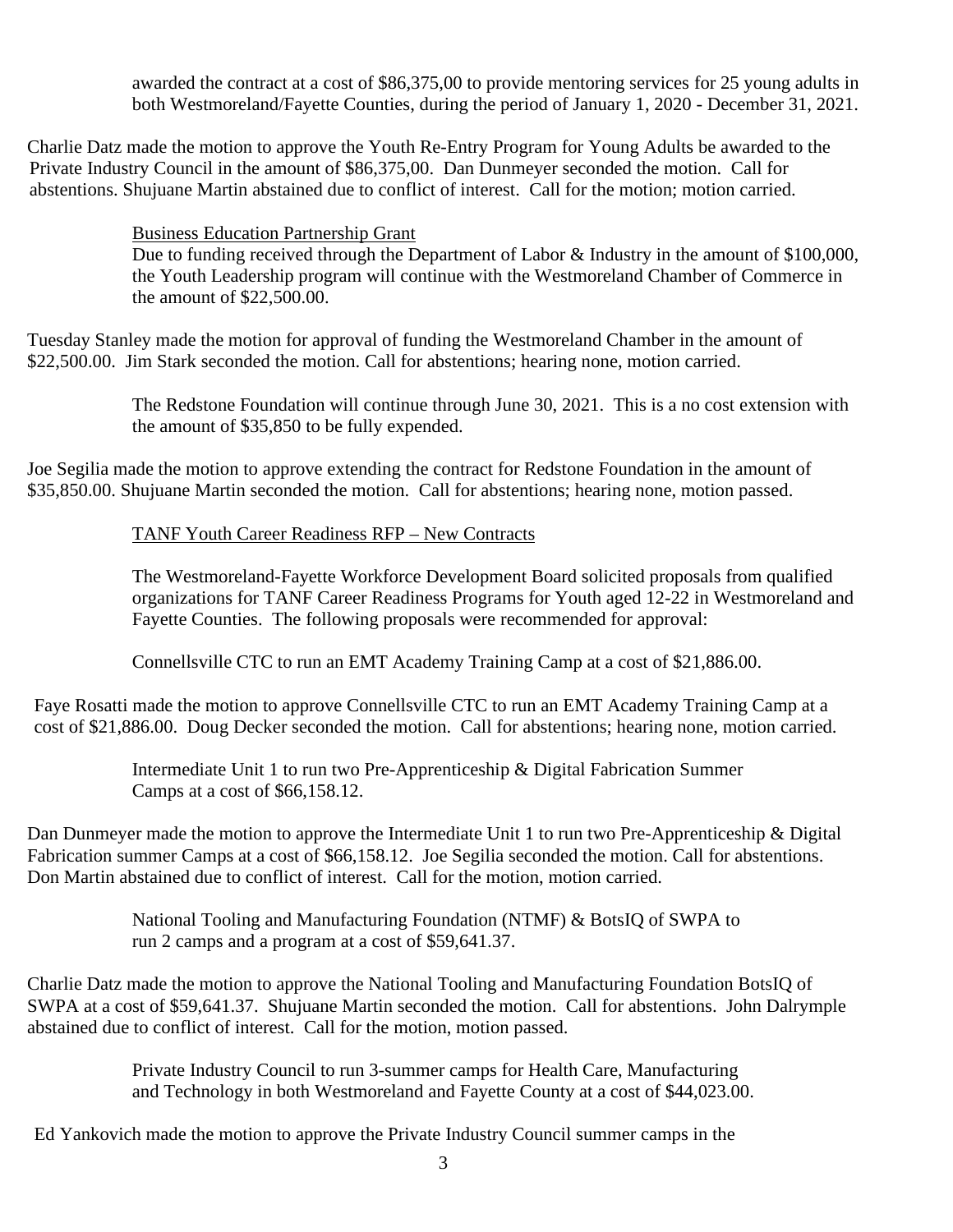amount of \$44,023.00. Don Martin seconded the motion; call for abstentions. Shujuane Martin abstained due to conflict of interest. Call for the motion, motion carried.

VI. Customer Service Committee Report – Janet Ward (in lieu of Jim Rugh)

■ Individual Training Accounts (ITA) CDL Training Update

The Customer Service Committee recommended at its March 2, 2021, to keep CDL training at 100 participants. If there is a demand, the committee will reevaluate the numbers and placement information at its next meeting.

Vicki Loucks made the motion to approve the Customer Service Committee Report. Faye Rosatti second the motion. Call for abstentions; hearing none, motion carried.

> The Customer Service Committee reviewed both the Title One and One Stop-Operator Proposals which expire June 30, 2021. Three proposals were received for the Title I and two for the One-Stop Operator. The One-Stop Operator had to be reposted since there were only 2 submitted.

> After review of the scores, the Customer Service Committee recommended the Title I proposal be awarded to the Private Industry Council as of July 1, 2021, for a total of \$1,529,100.

> The Customer Service Committee recommended the One-Stop Operator be awarded to the Private Industry Council in the amount of \$38,000, starting July 1, 2021.

Charlie Datz made the motion to award the Private Industry Council the Title I contract in the amount of \$1,529,100. Joe Segilia seconded the motion. Call for abstentions. Shujuane Martin abstained due to conflict of interest. Call for the motion; motion carried.

Ed Yankovich made the motion to approve the One Stop Operator contract in the amount of \$38,000. Jim Stark seconded the motion. Call for abstentions. Shujuane Martin abstained due to conflict of interest. Call for the motion, motion carried.

VII. Planning Committee Report – Vicki Loucks

Janet thanked Vicki Loucks, Tuesday Stanley, Jason Rigone and Josie Manns for the work on the Local Plan. This 4-year plan will be in place from July 1, 2021 thru June 30, 2024.

The Regional Plan is also out for public comment. We are working with Partner4Work, Southwest Corner, and Tri-County Workforce Investment Board with the submittal of this Plan.

The Local Plan was placed out for local comment and no comments were received as of this date.

The final versions of these Plans from the State will be submitted at the June Board Meeting with final approval from the state.

Tuesday Stanley made the motion to approve the draft of the Local Plan. Vicki Loucks seconded the motion. Call for abstentions. Hearing none, call for the motion; motion carried.

Charlie Datz made the motion to approve the draft of the Regional Plan. Tuesday Stanley seconded the motion. Call for abstentions. Hearing none, call for the motion; motion carried.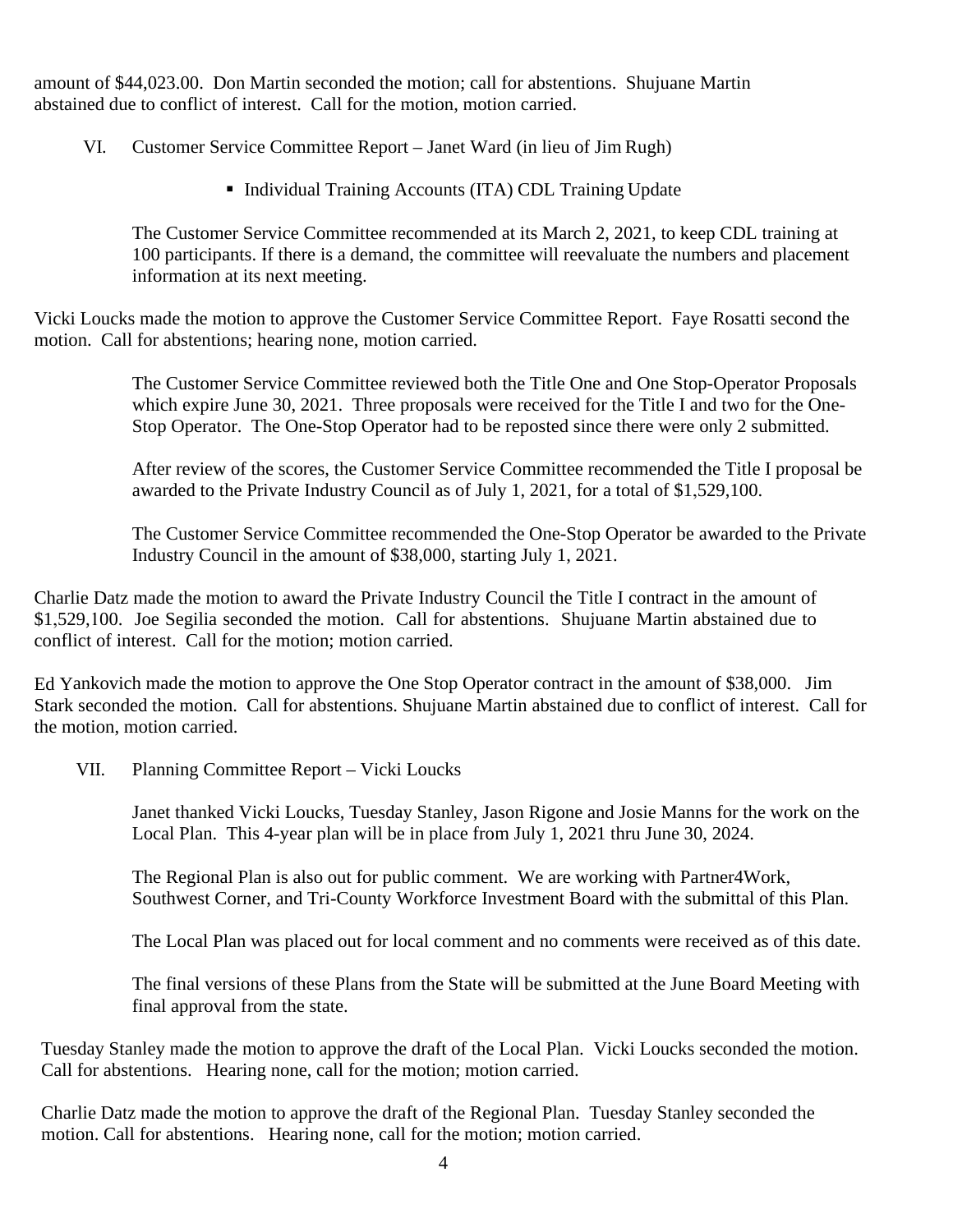- VIII. Executive Director's Report Janet Ward
	- The Private Industry Council was awarded \$40,500 to deliver and meet the requirements of a Next Gen Partnership initiative to be completed by June 30. This partnership will support the Westmoreland-Fayette Logistics and Transportation Industry Partnership. At the present time there are no cost extensions.
	- In December 2020, WDB received a BEP Grant in the amount of \$100,000 to be used in the K-12 system. An RFP was released to solicit additional work. The deadline for submission is April 2. The contracts will be awarded at the June Board meeting.
	- UC Exhaustee Outreach Plan Update of progress and outcomes

An outreach campaign was started for UC exhaustees by Pennsylvania Labor and Industry. This plan involved a mass email, post cards and outbound telephone calls followed up with another email to those who exhausted their UC benefits. This was a collaborated effort between the CareerLink's, Title 1 providers and state staff. A total 598 people were called in the first round and 303 people in the second round. Thirtyone individuals were interested in services available to them by the CareerLink's. At this time, we will continue to move forward as the goal is to ultimately get them back into the workforce.

• Update on WIB Office and Construction

The construction in the WIB offices has been completed. This included new carpet, painting, and building a wall in Janet's office. The college maintenance crew is to be commended for a job well done.

■ WFWIB Staffing Update

The position of Compliance Officer I approved at the December meeting has been filled by Anna Filosemi. Donna Casterwiler will be retiring in May, 2021. Donna will work with us as we look for a replacement.

We will be looking at restructuring staff positions within the organization. We are proposing to hire a Grant Writer/Marketing person to help increase awareness of the WIB. We are also updating job descriptions. We would like propose at the present time that the Executive Assistant position be part-time until we see the amount of support needed.

Tuesday Stanley made motion to advertise for a Grant Writer/Marketing position, as well as a part-time Executive Assistant position. Faye Rosatti seconded the motion. Call for abstentions. Hearing none; motion carried.

■ WIOA Performance Outcomes

WIOA Performance Outcomes 2020-2021: Goals to be met are in Adult, Dislocated, and Youth. These performance outcomes are reviewed quarterly by the State. At the present time we are exceeding the goals except for Youth Measurable Skills Gains. This is the first year being measured on Measurable Skill Gains (MSG). Due to our percentages MSG being low, we have been meeting with Title I to discuss changes and have done training with youth providers to work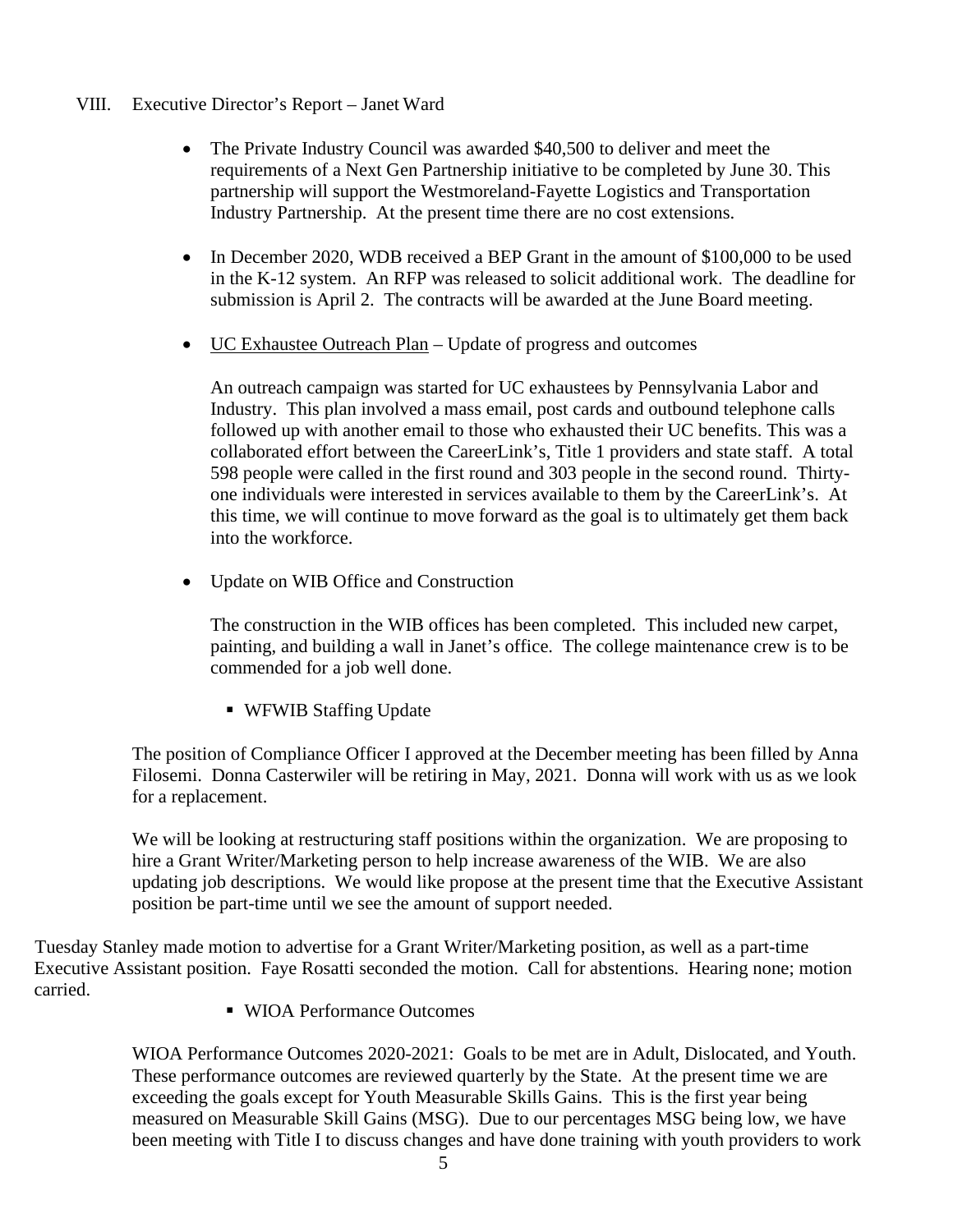toward meeting goals. These efforts should help us meet the percentages next quarter.

IX. New Business – Janet Ward

RFP for provider to deliver WIOA Youth Programs for PY 21  $& 22$ 

June 30, 2021, will end the second-year of WIOA youth programs. An RFP will be put out the end of March 2021. Recommendations for providers will be brought to the Youth Committee and advertising costs associated to the RFP release will be discussed and approved at the June Board meeting.

Margie Duranko made the motion to approve the advertising costs for legal notice in newspapers. Shujuane Martin seconded the motion. Call for abstentions. Hearing none; motion carried.

Review of By-Laws

It is proposed that the By-Laws be reviewed an updated to insure compliance. The By-laws which fall under the Executive Committee were last revised 5-years ago. There is a need to address terms of Board members, and Board attendance. Janet has reached out to Corinna Wilson who has been working with the PA Workforce Development Association on revising their Bylaws for assistance.

Faye Rosatti made the motion to have Corinna Wilson rewrite the WDB Bylaws. Ed Yankovich seconded the motion. Call for abstentions. Hearing none; motion carried.

■ 2020 Highlights

Annual Report for the State Workforce Development Board. Each year all Boards are asked to submit successes stories, talk about challenges and reflect on the past year. Josie Manns presented this to the Board and it can be shared (it is on our westfaywib.org website).

Doug decker discussed the importance of highlighting efforts with employers more in the future.

Central CTC Grant

Central Westmoreland Career and Technology Center approached the WFWIB to submit a grant to Scott Electric the funding to do upgrades, and purchase supplies for the work the students would be doing. As a 501c3, we agreed to partner in the submission of that grant in the amount \$65,000 which would go directly to the CTC. This project would include wrap-around funding to pay for the youth through the Work Experience Program at the Private Industry Council. On-site mentors will be provided by PIC Case Managers at each worksite. The funding for this private grant is through Scott Electric in the amount of \$65,000. The Westmoreland-Fayette Workforce Development Board is the 501C3 initiating the grant.

Charlie Datz made the motion to approve the Westmoreland-Fayette Workforce Development Board to act as the 501c3 to partner with the Central Westmoreland CTC through submission of a private grant through Scott Electric in the amount of \$65,000. Dan Dunmeyer seconded the motion. Call for abstentions. Hearing none; motion carried.

X. Good of the Order - Welcomed new Board member, Shujuane Martin, President and CEO of the Private